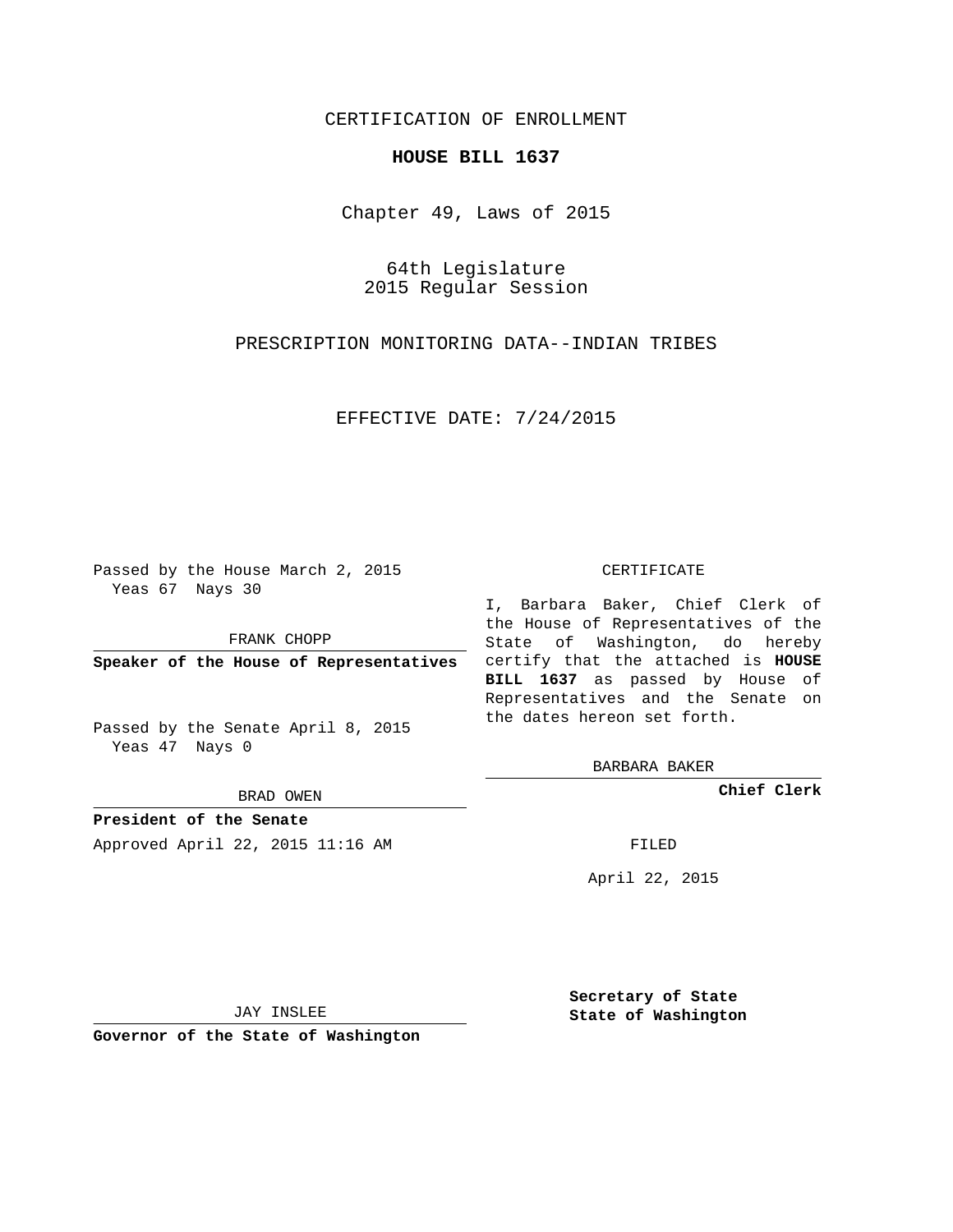### **HOUSE BILL 1637**

Passed Legislature - 2015 Regular Session

# **State of Washington 64th Legislature 2015 Regular Session**

**By** Representatives Stokesbary, Hurst, Gregory, Zeiger, Rodne, Stambaugh, Magendanz, Kretz, Kochmar, Santos, Appleton, Sells, Van De Wege, Robinson, Ormsby, Fey, Dent, and Jinkins

Read first time 01/26/15. Referred to Committee on Community Development, Housing & Tribal Affairs.

1 AN ACT Relating to authorizing law enforcement and prosecutorial 2 officials of federally recognized Indian tribes access to 3 prescription monitoring data; and amending RCW 70.225.040.

4 BE IT ENACTED BY THE LEGISLATURE OF THE STATE OF WASHINGTON:

5 **Sec. 1.** RCW 70.225.040 and 2011 1st sp.s. c 15 s 87 are each amended to read as follows:6

 (1) Prescription information submitted to the department shall be confidential, in compliance with chapter 70.02 RCW and federal health care information privacy requirements and not subject to disclosure, except as provided in subsections (3) and (4) of this section.

 (2) The department shall maintain procedures to ensure that the privacy and confidentiality of patients and patient information collected, recorded, transmitted, and maintained is not disclosed to persons except as in subsections (3) and (4) of this section.

15 (3) The department may provide data in the prescription 16 monitoring program to the following persons:

17 (a) Persons authorized to prescribe or dispense controlled 18 substances, for the purpose of providing medical or pharmaceutical 19 care for their patients;

20 (b) An individual who requests the individual's own prescription 21 monitoring information;